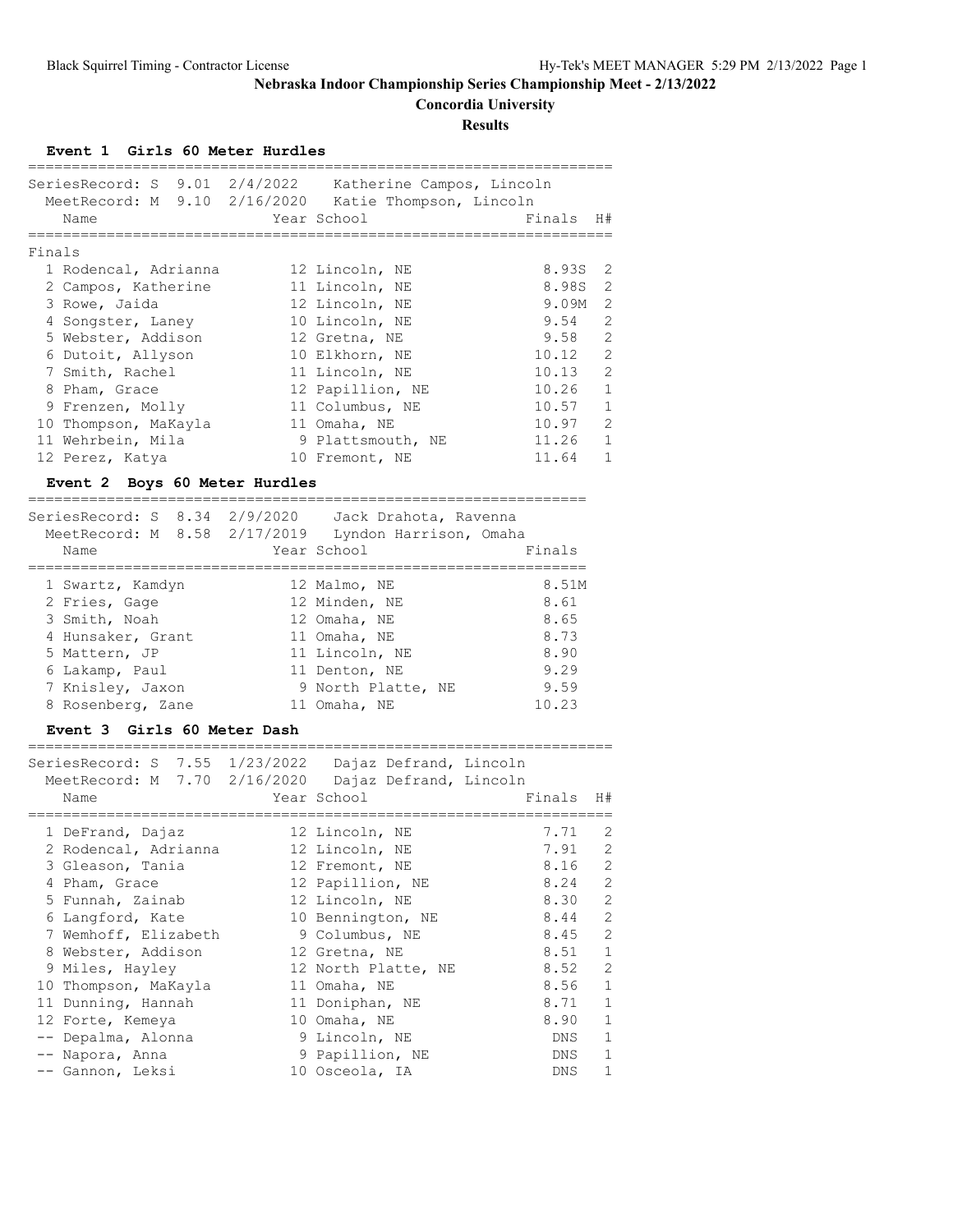**Concordia University**

**Results**

#### **Event 4 Boys 60 Meter Dash**

| SeriesRecord: S 7.04 1/23/2022<br>MeetRecord: M 7.22 2/16/2020<br>Name                                                    | Ty Dingman, Omaha<br>Cooper Cox, Ankeny, IA<br>Year School                                            | Finals                                        |
|---------------------------------------------------------------------------------------------------------------------------|-------------------------------------------------------------------------------------------------------|-----------------------------------------------|
| 1 Sedlacek, Dominic<br>2 Swartz, Kamdyn<br>3 Dustin, Marcus<br>4 Stamps, Asher<br>5 Knisley, Jaxon<br>6 Thompson, Maxwell | 12 Omaha, NE<br>12 Malmo, NE<br>12 Lincoln, NE<br>11 Lincoln, NE<br>9 North Platte, NE<br>9 Omaha, NE | 7.07M<br>7.29<br>7.31<br>7.35<br>7.47<br>8.21 |
| -- Dingman, Ty<br>-- DeFrand, Donald                                                                                      | 11 Omaha, NE<br>10 Lincoln, NE                                                                        | DNS<br><b>DNS</b>                             |

#### **Event 5 Girls 200 Meter Dash**

=================================================================== SeriesRecord: S 25.24 1/23/2022 Dajaz Defrand, Lincoln MeetRecord: M 25.65 2/16/2020 Dajaz Defrand, Lincoln

| Name                 | Year School and the School | Finals  | H#             |
|----------------------|----------------------------|---------|----------------|
| 1 DeFrand, Dajaz     | 12 Lincoln, NE             | 25.61M  | 4              |
| 2 Rowe, Jaida        | 12 Lincoln, NE             | 27.37   | 3              |
| 3 Wemhoff, Elizabeth | 9 Columbus, NE             | 27.48   | 4              |
| 4 Langford, Kate     | 10 Bennington, NE          | 27.53   | $\overline{4}$ |
| 5 Webster, Addison   | 12 Gretna, NE              | 28.13   | 2              |
| 6 Wood, Taylor       | 11 Lincoln, NE             | 28.41 4 |                |
| 7 Thompson, MaKayla  | 11 Omaha, NE               | 28.84 3 |                |
| 8 Songster, Laney    | 10 Lincoln, NE             | 29.08   | 2              |
| 9 Hernandez, Alexes  | 12 Monument, CO            | 29.98   | $\mathbf{2}$   |
| 10 Rempel, Sadie     | 11 Nelson, NE              | 30.93   | $\mathbf{1}$   |
| 11 Forte, Kemeya     | 10 Omaha, NE               | 31.54   | $\mathbf{1}$   |
| -- Kraus, Alexa      | 11 Denton, NE              | DNS     | 2              |
| -- Depalma, Alonna   | 9 Lincoln, NE              | DNS     | 3              |
| -- Napora, Anna      | 9 Papillion, NE            | DNS     | 1              |
| -- Gleason, Tania    | 12 Fremont, NE             | DNS     | 3              |
| -- Funnah, Zainab    | 12 Lincoln, NE             | DNS     | 3              |
| -- Sookram, Elayna   | 10 Fremont, NE             | DNS     | 1              |
| -- Gannon, Leksi     | 10 Osceola, IA             | DNS     | 2              |

#### **Event 6 Boys 200 Meter Dash**

| Name |                                                                                                                                                                                                                               | Miko Maessner, Kearney | Finals<br>H#                                                                                                                                                                                                                                                                                                |
|------|-------------------------------------------------------------------------------------------------------------------------------------------------------------------------------------------------------------------------------|------------------------|-------------------------------------------------------------------------------------------------------------------------------------------------------------------------------------------------------------------------------------------------------------------------------------------------------------|
|      |                                                                                                                                                                                                                               |                        | 23.03M<br>3                                                                                                                                                                                                                                                                                                 |
|      |                                                                                                                                                                                                                               |                        | $\mathcal{L}$<br>23.92                                                                                                                                                                                                                                                                                      |
|      |                                                                                                                                                                                                                               |                        | $\mathcal{L}$<br>24.20                                                                                                                                                                                                                                                                                      |
|      |                                                                                                                                                                                                                               |                        | $\mathbf{1}$<br>24.31                                                                                                                                                                                                                                                                                       |
|      |                                                                                                                                                                                                                               |                        | 2<br>24.36                                                                                                                                                                                                                                                                                                  |
|      |                                                                                                                                                                                                                               |                        | 3<br>24.59                                                                                                                                                                                                                                                                                                  |
|      |                                                                                                                                                                                                                               |                        | 3<br>25.16                                                                                                                                                                                                                                                                                                  |
|      |                                                                                                                                                                                                                               |                        | 1<br>25.29                                                                                                                                                                                                                                                                                                  |
|      |                                                                                                                                                                                                                               |                        | $\mathbf{1}$<br>25.40                                                                                                                                                                                                                                                                                       |
|      |                                                                                                                                                                                                                               |                        | $\mathbf{1}$<br>26.28                                                                                                                                                                                                                                                                                       |
|      |                                                                                                                                                                                                                               |                        | 1<br>26.65                                                                                                                                                                                                                                                                                                  |
|      | 1 Sedlacek, Dominic<br>2 Swartz, Kamdyn<br>3 Dustin, Marcus<br>4 Carlson, Cameron<br>5 Fries, Gage<br>6 Springer, Nathan<br>7 Dalton, James<br>8 Else, Easton<br>9 Knisley, Jaxon<br>10 Jenkins, Zion<br>11 Thompson, Maxwell |                        | SeriesRecord: S 22.66 2/9/2019<br>MeetRecord: M 23.49 2/17/2020 Joshua Ronnau, Hickman<br>Year School<br>12 Omaha, NE<br>12 Malmo, NE<br>12 Lincoln, NE<br>12 Grand Island, NE<br>12 Minden, NE<br>10 Lincoln, NE<br>12 Lincoln, NE<br>10 Seward, NE<br>9 North Platte, NE<br>10 Lincoln, NE<br>9 Omaha, NE |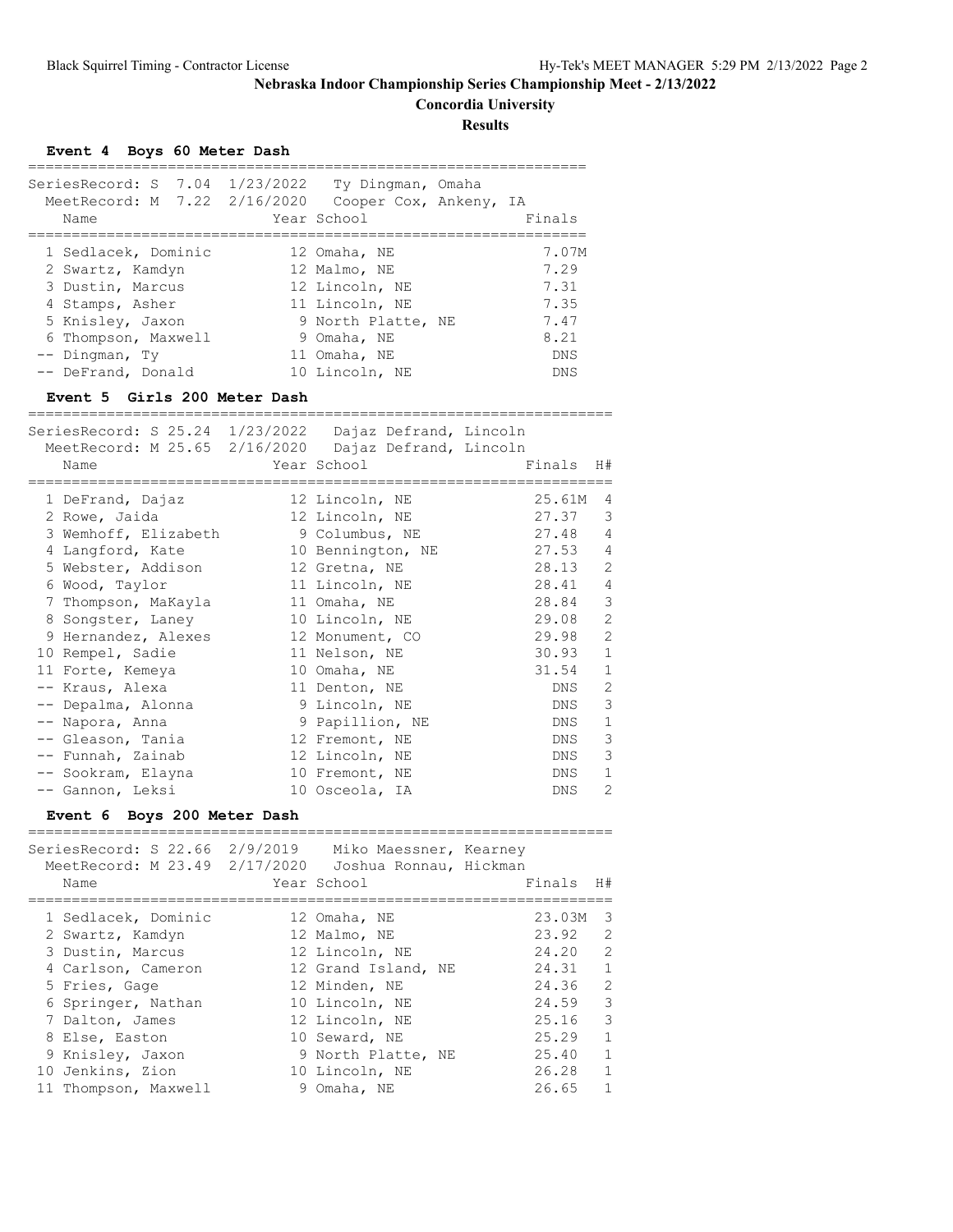**Concordia University**

===================================================================

#### **Results**

| Event 6 Boys 200 Meter Dash |                |       |  |
|-----------------------------|----------------|-------|--|
| $--$ Dingman, Ty            | 11 Omaha, NE   | DNS 3 |  |
| -- Pittman, Zachary         | 12 Martell, NE | DNS 2 |  |
| -- Koebernick, Max          | 12 Lincoln, NE | DNS 2 |  |

## **Event 7 Girls 400 Meter Dash**

| SeriesRecord: S 1:00.18<br>MeetRecord: M 1:01.86 2/16/2020<br>Name | 12/12/2021<br>Morgan Engels, Ames, IA<br>Year School | Sakoya Johnson, St. Charles, M<br>Finals H# |
|--------------------------------------------------------------------|------------------------------------------------------|---------------------------------------------|
| 1 Campos, Katherine<br>27.720 (27.720)                             | 11 Lincoln, NE<br>$1:01.852$ $(34.132)$              | 1:01.86M<br>- 2                             |
| 2 Oelling, Nonic<br>29.936 (29.936)                                | 9 Lincoln, NE<br>$1:05.969$ $(36.033)$               | 1:05.97<br>2                                |
| 3 Hernandez, Alexes<br>32.660 (32.660)                             | 12 Monument, CO<br>$1:08.756$ (36.096)               | 1:08.76<br>2                                |
| 4 Morrison, Morgan<br>32.603 (32.603)                              | 11 Fremont, NE<br>1:10.017(37.414)                   | 1:10.02<br>2                                |
| -- Kraus, Alexa                                                    | 11 Denton, NE                                        | 1<br>DNS                                    |
| -- Depalma, Alonna                                                 | 9 Lincoln, NE                                        | $\mathcal{L}$<br><b>DNS</b>                 |
| -- Walker, Meghan                                                  | 12 Brandon, SD                                       | $\mathbf{1}$<br>DNS.                        |
| -- Gannon, Leksi                                                   | 10 Osceola, IA                                       | 1<br><b>DNS</b>                             |

#### **Event 8 Boys 400 Meter Dash**

|                                                       | SeriesRecord: S 51.30 2/17/2019 Wes Ferquson, Fremont<br>MeetRecord: M 51.30 2/17/2019 Wes Ferguson, Fremont |            |                |
|-------------------------------------------------------|--------------------------------------------------------------------------------------------------------------|------------|----------------|
| Name<br>=========================                     | Year School and the School                                                                                   | Finals     | H#             |
| 1 Miles, Gabe                                         | 11 Lincoln, NE                                                                                               | 53.41 2    |                |
| 2 Dalton, James                                       | 24.755 (24.755) 53.402 (28.647)<br>12 Lincoln, NE                                                            | 53.43      | 2              |
| 25.384 (25.384) 53.422 (28.038)<br>3 Mattern, JP      | 11 Lincoln, NE                                                                                               | 54.84      | $\overline{2}$ |
|                                                       | 26.147 (26.147) 54.837 (28.690)                                                                              |            |                |
| 4 Springer, Nathan<br>27.145 (27.145) 55.289 (28.144) | 10 Lincoln, NE                                                                                               | 55.29      | $\overline{2}$ |
| 5 McLain, Blake<br>26.654 (26.654)                    | 11 Lincoln, NE<br>57.189 (30.535)                                                                            | 57.19      | $\mathbf{1}$   |
| 6 Else, Easton                                        | 10 Seward, NE                                                                                                | 57.22      | $\mathbf{1}$   |
| 26.859 (26.859)<br>7 Ramirez, Anthony                 | 57.214 (30.355)<br>12 Grand Island, NE                                                                       | 57.54      | $\mathcal{L}$  |
| 28.019 (28.019)<br>8 Jenkins, Zion                    | 57.538 (29.519)<br>10 Lincoln, NE                                                                            | 57.56      | $\mathbf{1}$   |
| 27.493 (27.493)<br>9 Grabher, Tate                    | 57.559 (30.066)<br>11 Omaha, NE                                                                              | 58.23      | $\mathbf{1}$   |
| 28.913 (28.913)                                       | 58.228 (29.315)                                                                                              |            |                |
| 10 Trost, Caleb<br>27.919 (27.919)                    | 11 Waterloo, NE<br>58.499 (30.580)                                                                           | 58.50      | $\mathbf{1}$   |
| -- Pittman, Zachary                                   | 12 Martell, NE                                                                                               | <b>DNS</b> | $\overline{2}$ |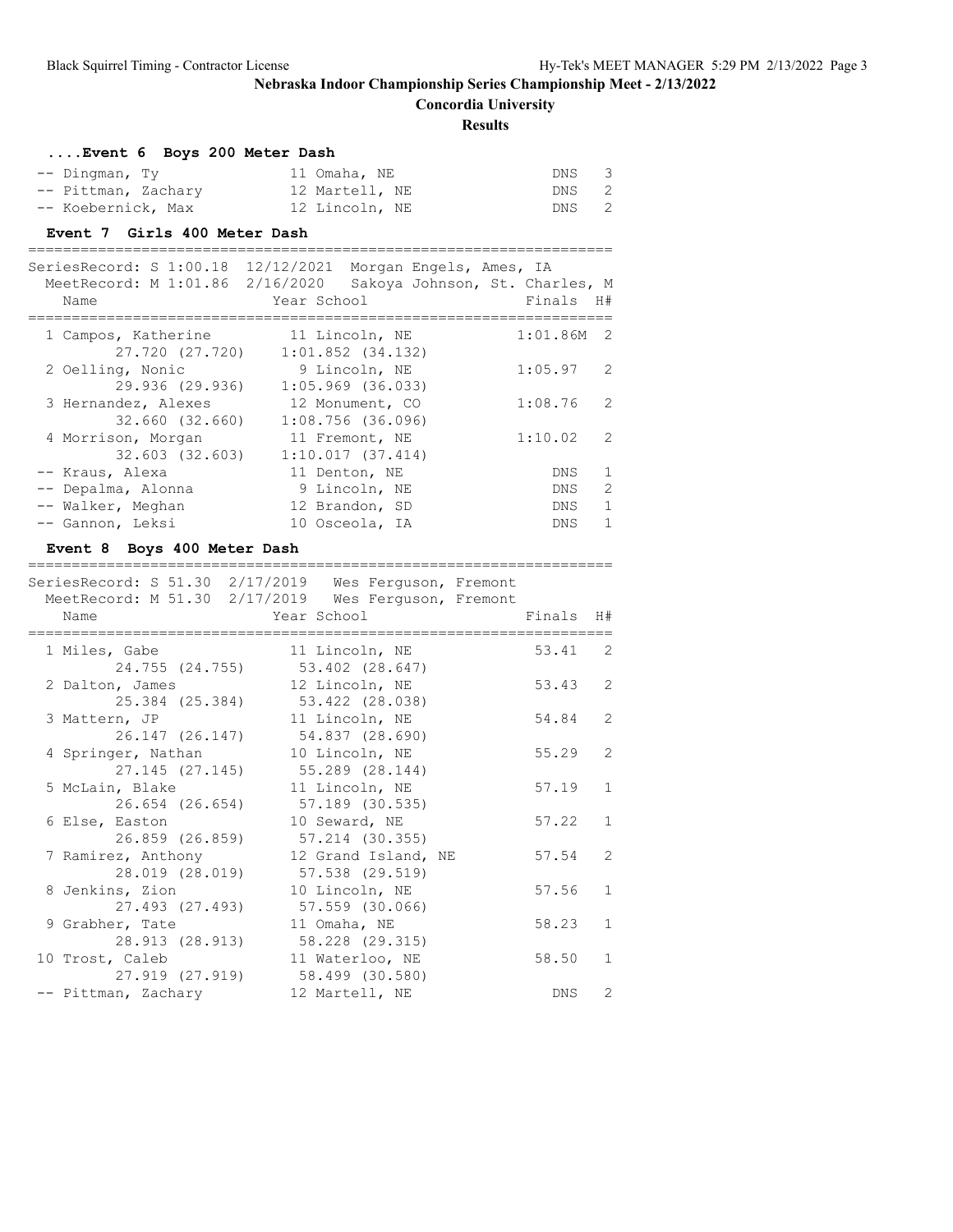**Concordia University**

**Results**

**Event 9 Girls 800 Meter Run**

| SeriesRecord: S 2:19.09<br>MeetRecord: M 2:19.09 2/16/2020<br>Name | 2/16/2020<br>Berlyn Schutz, Lincoln<br>Beryln Schutz, Lincoln<br>Year School | Finals                |                   |
|--------------------------------------------------------------------|------------------------------------------------------------------------------|-----------------------|-------------------|
|                                                                    |                                                                              |                       |                   |
| 1 Bartee, Kennedy                                                  | 11 Lincoln, NE                                                               | 2:31.78               |                   |
| 34.245 (34.245)                                                    | $1:11.669$ (37.424)                                                          | $1:51.318$ (39.649)   | 2:31.772 (40.454) |
| 2 Thomas, Emma                                                     | 12 Monument, CO                                                              | 2:38.72               |                   |
| 34.386 (34.386)                                                    | $1:12.328$ $(37.942)$                                                        | 1:55.095(42.767)      | 2:38.712 (43.617) |
| 3 Escobar, Izabell                                                 | 11 Omaha, NE                                                                 | 2:42.82               |                   |
| 33.397 (33.397)                                                    | $1:12.418$ (39.021)                                                          | $1:56.471$ $(44.053)$ | 2:42.819 (46.348) |
| 4 Morrison, Morgan                                                 | 11 Fremont, NE                                                               | 3:06.90               |                   |
| 37.716 (37.716)                                                    | $1:22.417$ $(44.701)$                                                        | 2:15.166 (52.749)     | 3:06.894 (51.728) |
| -- Melzer, Tianyu                                                  | 12 Monument, CO                                                              | DNS                   |                   |

#### **Event 10 Boys 800 Meter Run**

================================================================ SeriesRecord: S 1:59.41 2/16/2020 Daniel Romary, Lincoln MeetRecord: M 1:59.41 2/16/2020 Daniel Romary, Lincoln Name **Year School** Finals ================================================================ 1 Muse, Ahmed 12 Omaha, NE 2:01.44 28.041 (28.041) 59.356 (31.315) 1:30.644 (31.288) 2:01.434 (30.790) 2 Dunaski, Matthew 12 Lincoln, NE 2:04.19 30.447 (30.447) 1:01.492 (31.045) 1:33.481 (31.989) 2:04.189 (30.708) 3 Wasserman, Grant 12 Lincoln, NE 2:04.94 31.368 (31.368) 1:02.816 (31.448) 1:34.383 (31.567) 2:04.937 (30.554) 4 Miser, Dakota 12 Papillion, NE 2:08.97 29.628 (29.628) 1:00.932 (31.304) 1:34.815 (33.883) 2:08.962 (34.147) 5 Bloom, Eric 12 Holton, KS 2:11.42 30.702 (30.702) 1:03.711 (33.009) 1:37.605 (33.894) 2:11.416 (33.811) 6 Steuter, Lucas 11 Walton, NE 2:11.65 31.829 (31.829) 1:04.335 (32.506) 1:38.073 (33.738) 2:11.648 (33.575) 7 Fisher, Dahlton 10 Tecumseh, NE 2:15.27 28.123 (28.123) 1:00.420 (32.297) 1:37.268 (36.848) 2:15.265 (37.997) 8 Hughes, Ashton 11 Papillion, NE 2:18.99 34.877 (34.877) 1:10.128 (35.251) 1:45.847 (35.719) 2:18.985 (33.138) 9 Larson, Jacob 11 Kearney, NE 2:21.63 32.467 (32.467) 1:06.205 (33.738) 1:43.019 (36.814) 2:21.627 (38.608) 10 Maxfield, Jaedon 12 Lincoln, NE 2:24.41 33.527 (33.527) 1:09.032 (35.505) 1:48.203 (39.171) 2:24.409 (36.206) 11 Hammang, Luke 11 Arlington, NE 2:27.73 34.554 (34.554) 1:11.520 (36.966) 1:50.821 (39.301) 2:27.721 (36.900)

#### **Event 11 Girls 1600 Meter Run**

================================================================

| SeriesRecord: S 5:10.70 2/17/2019<br>MeetRecord: M 5:10.70 2/17/2019 |                       |                                 | Berlyn Schutz, Lincoln<br>Berlyn Schutz, Lincoln |                     |
|----------------------------------------------------------------------|-----------------------|---------------------------------|--------------------------------------------------|---------------------|
| Name                                                                 |                       | Year School                     | Finals                                           |                     |
|                                                                      |                       | 1 Schutz, Berlyn 11 Lincoln, NE | 5:23.55                                          |                     |
|                                                                      | 39.945 (39.945)       | $1:21.254$ $(41.309)$           | 2:03.067 (41.813)                                | 2:45.445 (42.378)   |
|                                                                      | $3:27.799$ $(42.354)$ | 4:08.931(41.132)                | $4:47.451$ (38.520)                              | $5:23.545$ (36.094) |
| 2 Bricker, Isabella                                                  |                       | 12 Gretna, NE                   | 5:27.50                                          |                     |
|                                                                      | 37.999 (37.999)       | 1:18.073(40.074)                | 1:59.577(41.504)                                 | $2:41.909$ (42.332) |
|                                                                      | 3:24.156(42.247)      | 4:06.397(42.241)                | $4:47.878$ $(41.481)$                            | $5:27.493$ (39.615) |
|                                                                      |                       |                                 |                                                  |                     |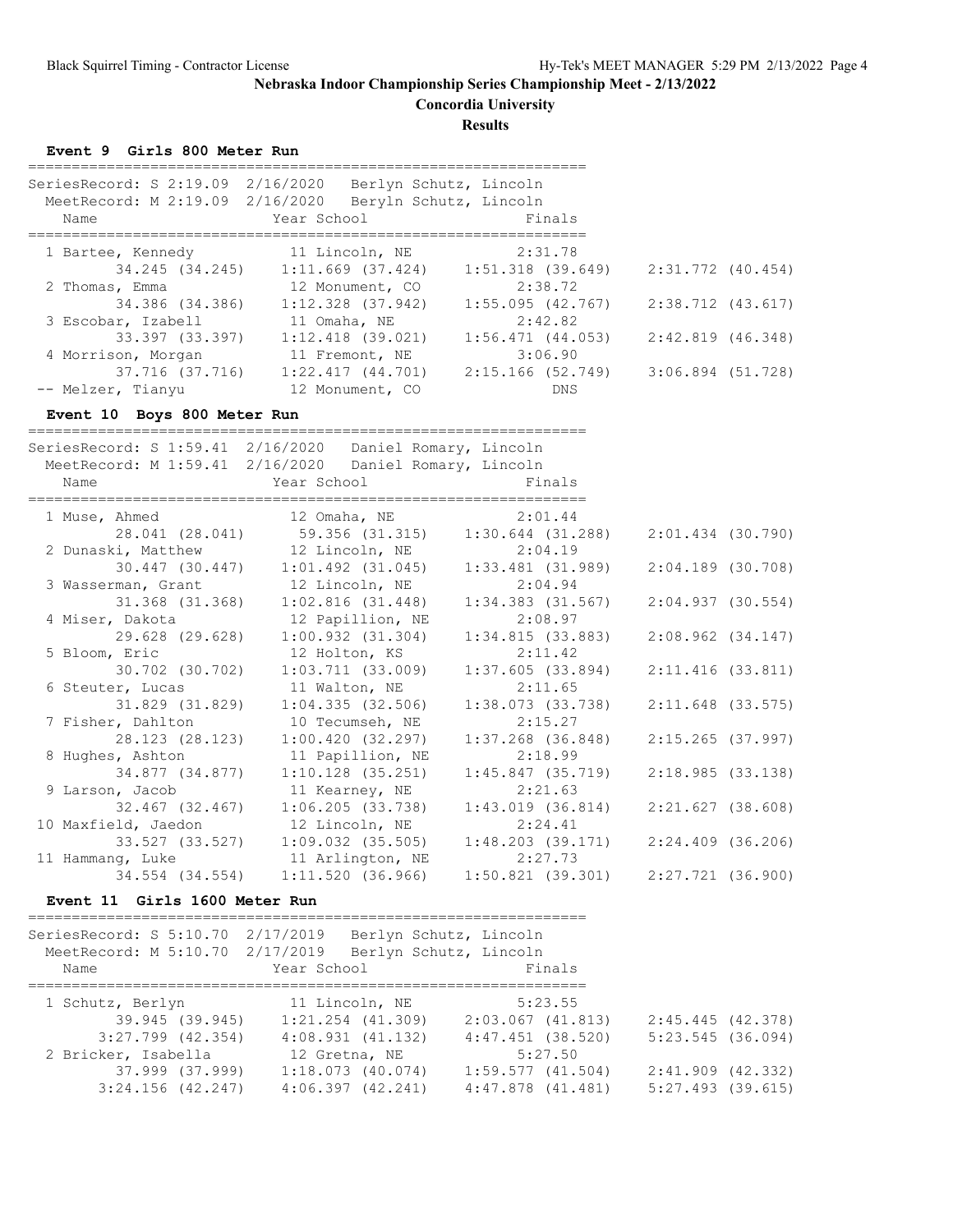**Concordia University**

#### **Results**

### **....Event 11 Girls 1600 Meter Run**

| 3 Poteet, Lilly       | 10 Monument, CO       | 5:30.36                                 |                       |
|-----------------------|-----------------------|-----------------------------------------|-----------------------|
| 38.585 (38.585)       | 1:19.934(41.349)      | 2:01.932 (41.998)                       | 2:43.872 (41.940)     |
| 3:26.821(42.949)      | $4:09.301$ $(42.480)$ | $4:50.516$ $(41.215)$                   | $5:30.358$ $(39.842)$ |
| 4 Bartee, Kennedy     | 11 Lincoln, NE        | 5:36.32                                 |                       |
| 39.193 (39.193)       | $1:20.489$ (41.296)   | $2:02.580$ (42.091) $2:45.267$ (42.687) |                       |
| $3:28.289$ $(43.022)$ | $4:11.138$ $(42.849)$ | $4:54.233$ (43.095) $5:36.313$ (42.080) |                       |
| 5 Thomas, Emma        | 12 Monument, CO       | $5:47.45$ $5:47.442$                    |                       |
| 38.842 (38.842)       | 1:20.176(41.334)      | $2:02.897$ (42.721) $2:45.844$ (42.947) |                       |
| $3:31.126$ (45.282)   | $4:18.911$ $(47.785)$ | $5:06.049$ $(47.138)$                   | $5:47.442$ $(41.393)$ |
| 6 Travis, Brianne     | 11 Lincoln, NE        | $5:47.45$ $5:47.447$                    |                       |
| 41.495 (41.495)       | $1:23.167$ $(41.672)$ | $2:07.135$ (43.968) $2:52.494$ (45.359) |                       |
| 3:36.840(44.346)      | $4:21.865$ (45.025)   | $5:07.634$ (45.769)                     | 5:47.447(39.813)      |
| 7 Apel, Izzy          | 11 Lincoln, NE        | 5:47.93                                 |                       |
| 40.437 (40.437)       | $1:22.720$ $(42.283)$ | 2:06.905(44.185)                        | 2:52.266 (45.361)     |
| $3:37.657$ (45.391)   | $4:23.718$ $(46.061)$ | 5:09.199(45.481)                        | $5:47.924$ (38.725)   |
| 8 Deanda, Marisol     | 12 Schuyler, NE       | 5:50.39                                 |                       |
| 41.250 (41.250)       | $1:24.807$ $(43.557)$ | 2:10.290(45.483)                        | $2:54.455$ (44.165)   |
| $3:38.880$ $(44.425)$ | $4:23.913$ $(45.033)$ | $5:08.843$ $(44.930)$                   | $5:50.389$ $(41.546)$ |
| 9 Tvrdy, Kat          | 12 Lincoln, NE        | 5:55.24                                 |                       |
| 41.186 (41.186)       | $1:24.656$ $(43.470)$ | $2:10.272$ (45.616)                     | 2:54.470(44.198)      |
| $3:39.201$ $(44.731)$ | 4:25.663(46.462)      | $5:12.447$ (46.784)                     | $5:55.231$ $(42.784)$ |
| 10 Coates, Makayla    | 9 Monument, CO        | 6:13.14                                 |                       |
| 42.162 (42.162)       | 1:26.510(44.348)      | 2:13.143(46.633)                        | $3:00.763$ $(47.620)$ |
| $3:49.104$ $(48.341)$ | $4:39.557$ (50.453)   | $5:28.754$ (49.197)                     | 6:13.140(44.386)      |
| 11 Kropatsch, Hailey  | 9 Columbus, NE        | 6:20.28                                 |                       |
| 42.153 (42.153)       | 1:26.323(44.170)      | $2:12.846$ (46.523)                     | $3:00.699$ (47.853)   |
| $3:50.044$ (49.345)   | $4:40.834$ (50.790)   | $5:31.596$ (50.762)                     | $6:20.275$ $(48.679)$ |
| 12 Kropatsch, Hannah  | 9 Columbus, NE        | 6:31.97                                 |                       |
| 42.604 (42.604)       | $1:27.347$ $(44.743)$ | 2:14.648 (47.301)                       | $3:03.939$ $(49.291)$ |
| $3:55.761$ (51.822)   | 4:48.957(53.196)      | $5:42.246$ (53.289)                     | $6:31.962$ $(49.716)$ |
| -- Schroeder, Randi   | 11 Omaha, NE          | <b>Example 19 DNS</b>                   |                       |

#### **Event 12 Boys 1600 Meter Run**

| SeriesRecord: S 4:19.56 12/12/2021 Jackson Mace-Maynard, Newton,<br>MeetRecord: M 4:29.38 2/16/2020 Liem Chot, Lincoln<br>Name |                                                       |                   |                     |                       |  |
|--------------------------------------------------------------------------------------------------------------------------------|-------------------------------------------------------|-------------------|---------------------|-----------------------|--|
|                                                                                                                                |                                                       |                   |                     |                       |  |
| 1 Erdkamp, Colby 12 Omaha, NE 4:24.85M 2                                                                                       |                                                       |                   |                     |                       |  |
|                                                                                                                                | 34.680 (34.680) 1:07.048 (32.368) 1:39.776 (32.728)   |                   |                     | 2:12.985(33.209)      |  |
|                                                                                                                                | $2:46.193$ (33.208) 3:19.829 (33.636)                 |                   | 3:52.674 (32.845)   | $4:24.842$ $(32.168)$ |  |
| 2 Wasserman, Grant 12 Lincoln, NE 4:25.08M 2                                                                                   |                                                       |                   |                     |                       |  |
|                                                                                                                                | 34.361 (34.361) 1:06.716 (32.355)                     | 1:39.478 (32.762) |                     | $2:12.639$ $(33.161)$ |  |
|                                                                                                                                | $2:45.906$ (33.267) 3:19.544 (33.638)                 |                   | 3:53.015 (33.471)   | $4:25.079$ $(32.064)$ |  |
| 3 Garcia, Juan                                                                                                                 | 12 Grand Island, NE                                   |                   | $4:32.67$ 2         |                       |  |
|                                                                                                                                |                                                       |                   |                     | $2:13.651$ (33.573)   |  |
| 2:47.598 (33.947)                                                                                                              | 3:22.346 (34.748)                                     |                   | 3:57.581 (35.235)   | 4:32.670(35.089)      |  |
| 4 Johnson, Luke                                                                                                                | 11 Omaha, NE                                          | $4:37.61$ 2       |                     |                       |  |
|                                                                                                                                | $35.029$ (35.029) 1:08.190 (33.161) 1:42.646 (34.456) |                   |                     | 2:18.395(35.749)      |  |
| 2:55.127 (36.732)                                                                                                              | 3:31.761 (36.634)                                     |                   | $4:07.056$ (35.295) | $4:37.607$ (30.551)   |  |
| 5 Dixon, Grant 11 Omaha, NE 4:37.62 2                                                                                          |                                                       |                   |                     |                       |  |
|                                                                                                                                | 35.286 (35.286) 1:09.667 (34.381)                     | 1:44.250 (34.583) |                     | 2:19.661 (35.411)     |  |
|                                                                                                                                | $2:55.343$ (35.682) 3:31.924 (36.581)                 | 4:07.215 (35.291) |                     | 4:37.613 (30.399)     |  |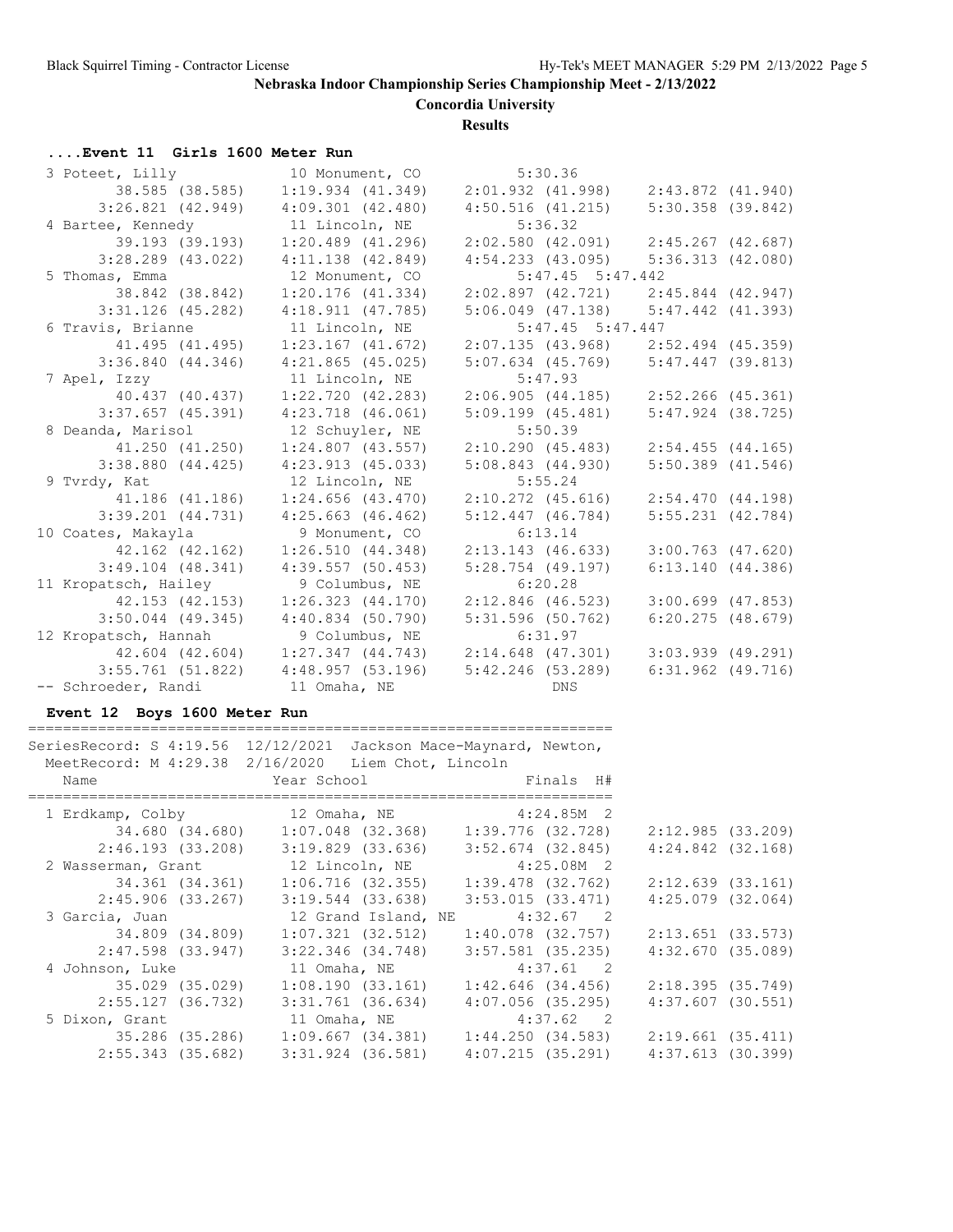**Concordia University**

**Results**

### **....Event 12 Boys 1600 Meter Run**

| 6 Schultz, Zack       | 11 Omaha, NE          | 4:39.46<br>$\overline{\phantom{0}}^2$ |                       |
|-----------------------|-----------------------|---------------------------------------|-----------------------|
| 35.378 (35.378)       | 1:09.990(34.612)      | 1:44.545(34.555)                      | $2:19.944$ (35.399)   |
| $2:55.787$ (35.843)   | 3:32.210(36.423)      | $4:07.766$ (35.556)                   | $4:39.452$ $(31.686)$ |
| 7 Neubauer, Cade      | 12 Omaha, NE          | $4:43.52$ 2                           |                       |
| 35.901 (35.901)       | 1:10.372(34.471)      | 1:44.911(34.539)                      | $2:20.668$ (35.757)   |
| $2:56.424$ (35.756)   | $3:33.734$ $(37.310)$ | 4:09.710(35.976)                      | 4:43.517(33.807)      |
| 8 Nizzi, Robert       | 12 Omaha, NE          | $4:46.94$ 2                           |                       |
| 35.566 (35.566)       | $1:09.696$ $(34.130)$ | $1:43.993$ (34.297)                   | $2:19.458$ (35.465)   |
| $2:56.059$ (36.601)   | $3:33.849$ (37.790)   | $4:10.694$ $(36.845)$                 | $4:46.932$ $(36.238)$ |
| 9 Nguyen, Jimmy       | 12 Lincoln, NE        | $4:48.58$ 2                           |                       |
| 35.493 (35.493)       | 1:10.211(34.718)      | $1:44.676$ (34.465)                   | $2:20.319$ (35.643)   |
| 2:56.305(35.986)      | $3:33.552$ $(37.247)$ | $4:11.218$ $(37.666)$                 | 4:48.575(37.357)      |
| 10 Maxfield, Jaedon   | 12 Lincoln, NE        | 4:54.13 1                             |                       |
| 35.903 (35.903)       | $1:11.227$ (35.324)   | $1:48.819$ (37.592)                   | $2:27.665$ (38.846)   |
| $3:06.367$ (38.702)   | $3:43.742$ (37.375)   | $4:21.052$ $(37.310)$                 | $4:54.127$ (33.075)   |
| 11 Grabher, Tate      | 11 Omaha, NE          | 4:54.47 1                             |                       |
| 33.587 (33.587)       | $1:09.243$ (35.656)   | 1:45.631(36.388)                      | $2:23.077$ (37.446)   |
| $3:01.724$ (38.647)   | $3:40.766$ (39.042)   | 4:18.805(38.039)                      | 4:54.470(35.665)      |
| 12 Burns, John        | 12 Omaha, NE          | 4:56.33 2                             |                       |
| 36.061 (36.061)       | 1:10.720(34.659)      | $1:46.836$ (36.116)                   | 2:25.215(38.379)      |
| $3:03.895$ (38.680)   | $3:43.561$ (39.666)   | $4:22.324$ $(38.763)$                 | 4:56.327(34.003)      |
| 13 Lawrence, Noah     | 11 Columbus, NE       | 4:56.60<br>$\overline{1}$             |                       |
| 34.005 (34.005)       | $1:09.673$ (35.668)   | $1:47.509$ (37.836)                   | $2:25.219$ (37.710)   |
| $3:04.082$ (38.863)   | $3:42.707$ (38.625)   | $4:20.957$ (38.250)                   | $4:56.591$ (35.634)   |
| 14 Bramwell, Kirk     | 12 Papillion, NE      | 4:58.36<br>$\overline{1}$             |                       |
| 33.469 (33.469)       | $1:09.384$ (35.915)   | $1:47.801$ (38.417)                   | 2:26.950(39.149)      |
| $3:04.794$ $(37.844)$ | $3:43.264$ (38.470)   | $4:21.946$ (38.682)                   | $4:58.352$ $(36.406)$ |
| 15 Sherman, Justin    | 11 Bellevue, NE       | $4:59.69$ 1                           |                       |
| 35.616 (35.616)       | 1:10.525(34.909)      | 1:47.010(36.485)                      | 2:24.937 (37.927)     |
| $3:03.835$ (38.898)   | $3:43.076$ (39.241)   | $4:22.888$ $(39.812)$                 | $4:59.682$ $(36.794)$ |
| 16 Mills, Matthew     | 10 Omaha, NE          | 4:59.83<br>$\overline{1}$             |                       |
| 34.680 (34.680)       | $1:10.692$ (36.012)   | $1:48.351$ (37.659)                   | $2:26.725$ (38.374)   |
| $3:05.270$ (38.545)   | $3:44.349$ (39.079)   | 4:23.000(38.651)                      | $4:59.828$ (36.828)   |
| 17 Hanson, Tyler      | 10 Axtell, NE         | $5:00.04$ 1                           |                       |
| 36.050 (36.050)       | $1:11.841$ (35.791)   | $1:48.914$ (37.073)                   | $2:27.966$ (39.052)   |
| $3:06.884$ (38.918)   | $3:45.676$ (38.792)   | $4:24.426$ (38.750)                   | $5:00.033$ $(35.607)$ |
| 18 Hughes, Ashton     | 11 Papillion, NE      | 5:01.20 2                             |                       |
| 36.738 (36.738)       | $1:13.535$ (36.797)   | 1:50.927(37.392)                      | $2:29.249$ (38.322)   |
| $3:07.759$ $(38.510)$ | 3:46.710(38.951)      | $4:25.196$ (38.486)                   | $5:01.191$ (35.995)   |
| 19 Miles, Jarrett     | 10 North Platte, NE   | 5:04.34<br>$\overline{1}$             |                       |
| 34.383 (34.383)       | $1:10.098$ (35.715)   | $1:48.239$ (38.141)                   | $2:27.211$ (38.972)   |
| $3:05.926$ (38.715)   | $3:46.228$ (40.302)   | $4:26.518$ $(40.290)$                 | 5:04.340(37.822)      |

### **Event 13 Girls Long Jump**

SeriesRecord: S 18-09.50 12/9/2018 Madison Smith, Lexington MeetRecord: M 18-08.50 2/17/2019 Madison Smith, Lexington Name Year School Finals ================================================================

================================================================

| 1 Dunning, Hannah |                                              | 11 Doniphan, NE |  | $17 - 02.50$ |
|-------------------|----------------------------------------------|-----------------|--|--------------|
|                   | 16-10 FOUL FOUL 16-06 FOUL 17-02.50          |                 |  |              |
| 2 Ericson, Alexz  |                                              | 12 Omaha, NE    |  | $14 - 08.00$ |
|                   | FOUL 14-07 14-04.50 FOUL 14-08 14-03.50      |                 |  |              |
| 3 Swan, Bridget   |                                              | 11 Omaha, NE    |  | $13 - 08.50$ |
|                   | 12-06.50 12-09 13-08.50 13-04 12-00 13-06.50 |                 |  |              |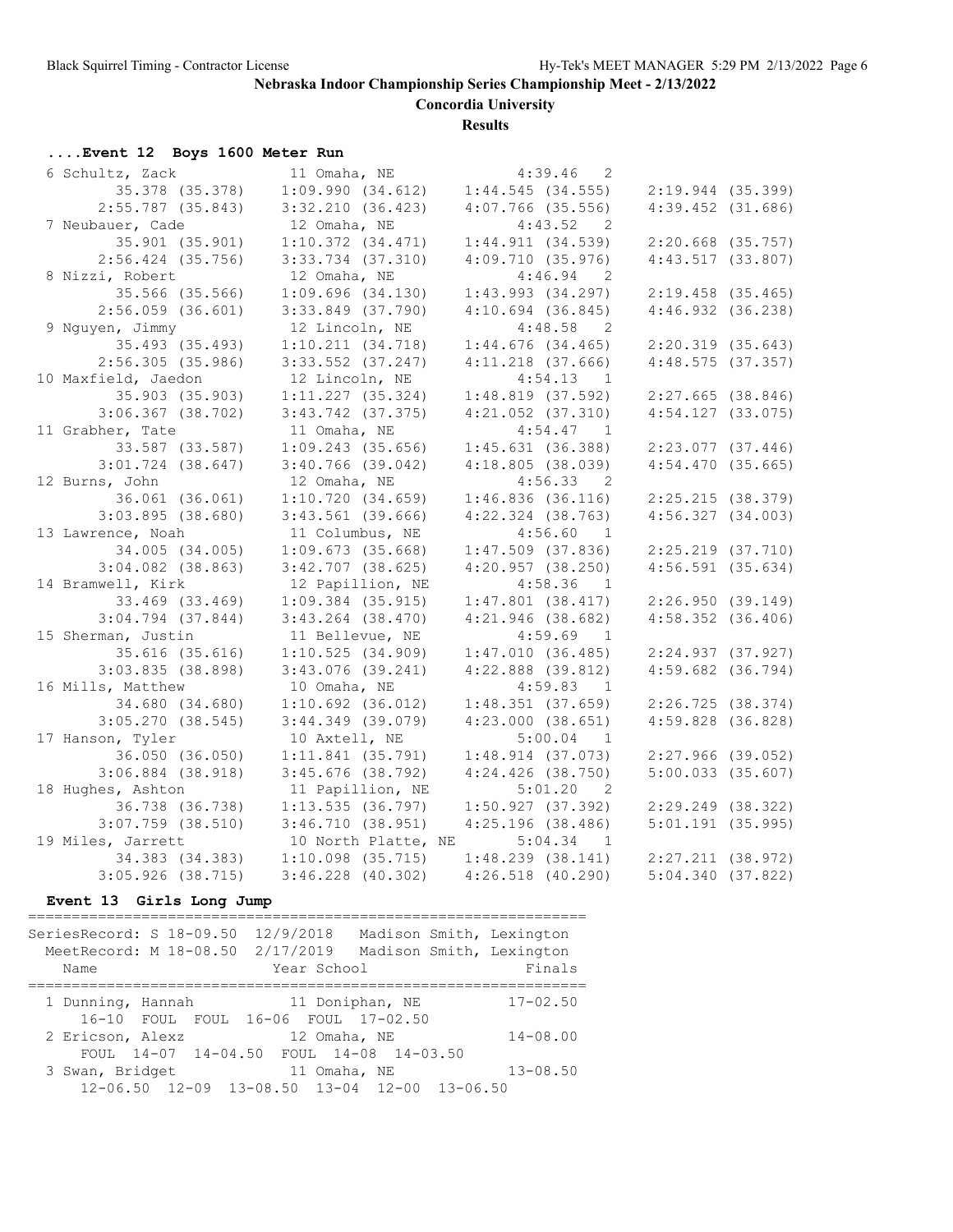## **Concordia University**

**Results**

**Event 14 Boys Long Jump**

| SeriesRecord: S 23-04.50<br>12/12/2021 Jaylen Lloyd, Omaha<br>MeetRecord: M 21-10.75 2/17/2019 Austin Schneider, Wahoo<br>Year School<br>Name | Finals        |
|-----------------------------------------------------------------------------------------------------------------------------------------------|---------------|
| 1 Grosserode, Reece 10 Lincoln, NE<br>FOUL 23-03.75 FOUL FOUL 22-11.25 FOUL                                                                   | $23 - 03.75M$ |
| 10 Monroe, NE<br>2 Crumley, Dylan<br>FOUL FOUL 20-11.75 FOUL 19-08.75 FOUL                                                                    | $20 - 11.75$  |
| 12 Omaha, NE<br>3 Kelly, Clay<br>FOUL FOUL 20-06.75 19-04 FOUL 19-10.75                                                                       | $20 - 06.75$  |
| 4 DeFrand, Donald 10 Lincoln, NE<br>20-02.50 20-05.25 FOUL 19-04.75 20-03.50 20-00.50                                                         | $20 - 05.25$  |
| 5 Lakamp, Paul<br>11 Denton, NE<br>$17-11.75$ $18-03.75$ $19-06.75$ $19-03.25$ $18-09.75$ $18-08.50$                                          | $19 - 06.75$  |
| 10 Lincoln, NE 18-11.25<br>6 Springer, Nathan<br>18-11.25 18-07 18-09.75 16-07.25 17-07 18-10.50                                              |               |
| 11 Lincoln, NE 17-11.50<br>7 Bakenhus, Elijah<br>$16-02.50$ $17-08$ $17-11.50$ $17-00.75$ $17-04$ $16-10.75$                                  |               |
| -- Dingman, Ty<br>11 Omaha, NE                                                                                                                | DNS           |

## **Event 15 Girls Triple Jump**

| SeriesRecord: S 36-07.75 12/12/2021 Lilee Kaasch, Omaha<br>MeetRecord: M 32-06 2/16/2020 Gemma Seevers, Seward<br>Year School<br>Name | Finals               |
|---------------------------------------------------------------------------------------------------------------------------------------|----------------------|
| 1 Miles, Hayley<br>12 North Platte, NE<br>33-09.50 34-05.50 34-08 FOUL 34-02.50 FOUL                                                  | $34 - 08.00M$        |
| 2 Morrison, Morgan<br>11 Fremont, NE<br>FOUL 29-05 FOUL FOUL FOUL FOUL                                                                | $29 - 05.00$         |
| 3 Backora, Kendall<br>12 Elkhorn, NE<br>FOUL FOUL 25-06 26-07 26-09.50 26-10.50                                                       | $26 - 10.50$         |
| 4 Swan, Bridget<br>11 Omaha, NE<br>FOUL FOUL 26-03.50 26-05.50 FOUL                                                                   | $26 - 05.50$<br>FOUL |
| -- Ericson, Alexz<br>12 Omaha, NE                                                                                                     | DNS                  |

### **Event 16 Boys Triple Jump**

|                               |                                        |                | SeriesRecord: S 47-02.75 12/12/2021 Jaylen Lloyd, Omaha |               |
|-------------------------------|----------------------------------------|----------------|---------------------------------------------------------|---------------|
| MeetRecord: M 42-05 2/16/2020 |                                        |                | Kaden Ros, North Platte                                 |               |
| Name                          |                                        | Year School    |                                                         | Finals        |
|                               |                                        |                |                                                         |               |
| 1 Grosserode, Reece           |                                        | 10 Lincoln, NE |                                                         | $46 - 01.75M$ |
|                               | 45-07 FOUL 46-01.75 FOUL 44-11.25 FOUL |                |                                                         |               |
| 2 Kelly, Clay                 |                                        | 12 Omaha, NE   |                                                         | $42 - 00.00$  |
|                               |                                        |                | FOUL 42-00 41-05 41-04.75 FOUL 40-07.50                 |               |

### **Event 17 Girls High Jump**

| SeriesRecord: S 5-04 2/9/2019 |  | Makenzie Hooton, Kansas City, |  |        |
|-------------------------------|--|-------------------------------|--|--------|
| MeetRecord: M 5-03 2/16/2020  |  | Makenzie Hooton, Kansas City, |  |        |
| Name                          |  | Year School                   |  | Finals |
|                               |  |                               |  |        |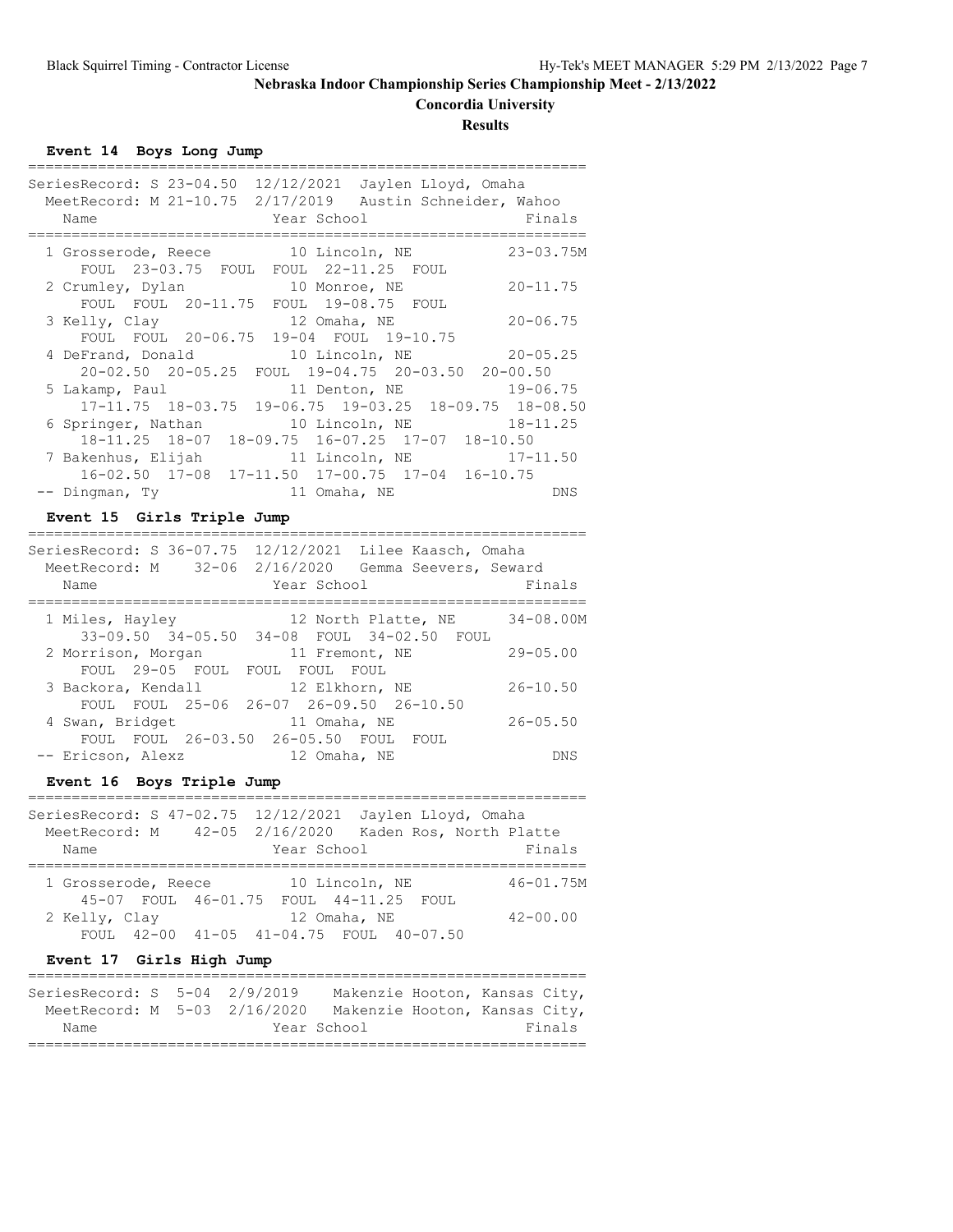**Concordia University**

#### **Results**

### **....Event 17 Girls High Jump**

1 Terwilliger, Tatum 11 Lincoln, NE 55-00.00 Won by Jump Off 4-04 4-06 4-08 4-10 5-00 5-02 O O O XO O XXX 2 Bakenhus, Jerika 11 Lincoln, NE J5-00.00 Lost by Jump Off 4-04 4-06 4-08 4-10 5-00 5-02 P P O XO O XXX

## **Event 18 Boys High Jump**

| SeriesRecord: S 6-09 2/9/2020 Reid Nelson, Omaha<br>MeetRecord: M 6-04 2/17/2019<br>Name |   |     |                                                     |                |         | Brayden Sorensen, Kearney<br>Year School |          |   |     | Finals         |
|------------------------------------------------------------------------------------------|---|-----|-----------------------------------------------------|----------------|---------|------------------------------------------|----------|---|-----|----------------|
| 1 Koebernick, Max                                                                        |   |     | $4-11$ 5-01 5-03 5-05 5-07 5-09 5-11 6-01 6-03 6-05 | 12 Lincoln, NE |         |                                          |          |   |     | $6 - 0.3$ , 00 |
| P                                                                                        | P |     | P P P                                               |                |         | O XXO                                    | $\Omega$ | ∩ | XXX |                |
| 2 Lakamp, Paul                                                                           |   |     | $4-11$ 5-01 5-03 5-05 5-07 5-09 5-11 6-01           |                |         | 11 Denton, NE                            |          |   |     | $5 - 11.00$    |
| P                                                                                        |   | P P | $\Omega$                                            | $\circ$        | $\circ$ | ∩                                        | XXX      |   |     |                |
| 3 Bakenhus, Elijah                                                                       |   |     |                                                     |                |         | 11 Lincoln, NE                           |          |   |     | $5 - 0.3$ , 00 |
| $4-11$ 5-01 5-03 5-05<br>∩                                                               | ∩ | XO. | XXX                                                 |                |         |                                          |          |   |     |                |

================================================================

## **Event 19 Girls Pole Vault**

| Name                                                                                              | SeriesRecord: S 12-06 2/16/2020 Rachel Homoly, Kansas City, M<br>MeetRecord: M 12-06 2/16/2020 Rachel Homoly, Kansas City, M<br>Year School | Finals       |
|---------------------------------------------------------------------------------------------------|---------------------------------------------------------------------------------------------------------------------------------------------|--------------|
| 1 Bishop, Savannah 12 Omaha, NE<br>$8-00$ $8-06$ $9-00$ $9-06$ $10-00$ $10-06$ $11-00$            | P P O O O XXO XXX                                                                                                                           | $10 - 06.00$ |
| 2 Evans, Tayler 10 Gretna, NE<br>$8-00$ $8-06$ $9-00$ $9-06$ $10-00$<br>P P O O XXX               |                                                                                                                                             | $9 - 06.00$  |
| 3 Dutoit, Allyson 10 Elkhorn, NE<br>$8 - 00$ $8 - 06$ $9 - 00$ $9 - 06$ $10 - 00$<br>O O XO O XXX |                                                                                                                                             | J9-06.00     |
| 4 Rempel, Sadie<br>$8 - 00$ $8 - 06$ $9 - 00$ $9 - 06$<br>P XXO XO XXX                            | 11 Nelson, NE                                                                                                                               | $9 - 00.00$  |
| -- Watermeier, Hailey 11 Lincoln, NE                                                              |                                                                                                                                             | DNS          |

### **Event 20 Boys Pole Vault**

| Name                                                                                                                           | SeriesRecord: S 15-00 2/16/2020 Jakob Freidel, Centralia, MO<br>MeetRecord: M 15-00 2/16/2020 Jakob Freidel, Centralia, MO<br>Finals<br>Year School                         |
|--------------------------------------------------------------------------------------------------------------------------------|-----------------------------------------------------------------------------------------------------------------------------------------------------------------------------|
| P<br>P.<br>P<br>P                                                                                                              | 1 Witulski, Preston 12 Beatrice, NE 13-06.00<br>$9-00$ $9-06$ 10-00 10-06 11-00 11-06 12-00 12-06 13-00 13-06 14-00<br>P<br>P<br>$\mathsf{P}$<br>$\mathbb{P}$<br>XXX<br>XXO |
| 2 Ostermeyer, Mayson 12 Crofton, NE<br>$9-00$ $9-06$ $10-00$ $10-06$ $11-00$ $11-06$ $12-00$ $12-06$<br>$\mathbf{P}$<br>P<br>P | $12 - 00.00$<br>XO.<br>$\bigcirc$<br>XXX                                                                                                                                    |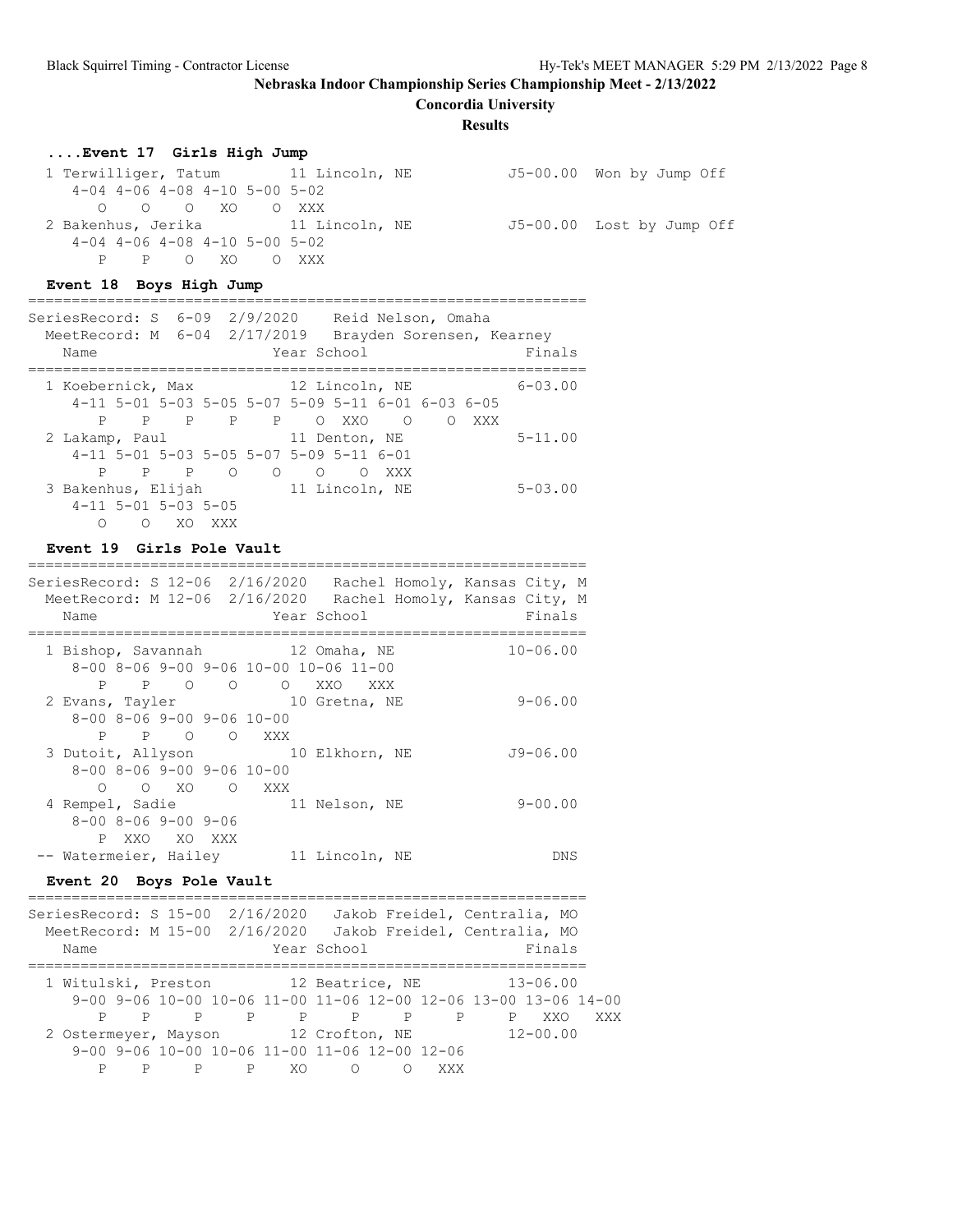**Concordia University**

**Results**

| Event 20 Boys Pole Vault                                                                                                    |                                                    |               |
|-----------------------------------------------------------------------------------------------------------------------------|----------------------------------------------------|---------------|
| 3 Jacobson, Jax 11 Oakland, NE<br>9-00 9-06 10-00 10-06 11-00 11-06 12-00 12-06<br>P P P P O XXO XO                         | XXX                                                | J12-00.00     |
| 4 Sherwood, Chase 12 Beemer, NE<br>9-00 9-06 10-00 10-06 11-00 11-06<br>P P P O XXX<br>$\mathbf{P}$                         |                                                    | $11 - 00.00$  |
| -- Anthony, Brady<br>$9 - 00$<br>XXX                                                                                        | 12 Crofton, NE                                     | ΝH            |
| -- Kearn, Spencer                                                                                                           | Kearney, NE                                        | DNS           |
| Event 21 Girls Shot Put                                                                                                     |                                                    |               |
| SeriesRecord: S 39-05 2/4/2022 Kinsley Ragland, Lincoln<br>MeetRecord: M 37-06.75 2/17/2019 Addison Barrow, Lincoln<br>Name | Year School                                        | Finals        |
| 1 Stieb, Jessica<br>40-00 37-10 40-11 42-03 39-10 44-09                                                                     | 11 Loup City, NE                                   | $44 - 09.00S$ |
| 2 Ragland, Kinsley 12 Lincoln, NE<br>39-03 39-10 39-03 40-00 40-00 40-08                                                    |                                                    | $40 - 08.00S$ |
| 3 Berglund, Emmily 11 Shelton, NE<br>FOUL 35-10 35-08 37-04 36-03 FOUL                                                      |                                                    | $37 - 04.00$  |
| 4 Covington, Cortney 12 Lincoln, NE<br>FOUL FOUL FOUL FOUL 34-10 FOUL                                                       |                                                    | $34 - 10.00$  |
| 5 Osterhaus, Kate 12 Firth, NE<br>32-03 31-10 34-09 33-04 32-05 33-08                                                       |                                                    | $34 - 09.00$  |
| 6 Hart, Jadyn<br>33-11 33-04 33-06 34-05 34-07 33-11                                                                        | 11 Luverne, MN                                     | $34 - 07.00$  |
| 7 Sinn, Aliyah<br>$33 - 06$ $31 - 04$ $33 - 09$                                                                             | KS, KS<br>$34 - 06$ 29-00 31-07                    | $34 - 06.00$  |
| 8 Ashcraft, Darcee<br>34-05 31-00 32-09                                                                                     | 11 Holton, KS<br>$34 - 04$ $33 - 06$ $33 - 00$     | $34 - 05.00$  |
| 9 Kolle, Carissa<br>31-02 31-06 27-02 30-10 33-11 30-10                                                                     | 10 Linn, KS                                        | $33 - 11.00$  |
| 10 Dierks, Ashley<br>$30 - 00$ $32 - 05$ $33 - 00$                                                                          | 10 Bennington, NE<br>$30 - 07$ $30 - 01$ $29 - 00$ | $33 - 00.00$  |
| 11 Dimmitt, Haylee<br>25-08 26-02 25-10                                                                                     | 9 Stapleton, NE<br>$24 - 03$ $23 - 10$ $25 - 03$   | $26 - 02.00$  |
| -- Hart, Jocelyn<br>Event 22 Boys Shot Put                                                                                  | 11 Luverne, MN                                     | DNS           |
| SeriesRecord: S 59-07.50 2/17/2019 Kevin Shubert, Omaha                                                                     |                                                    |               |
| MeetRecord: M 59-07.50 2/17/2019 Kevin Shubert, Omaha<br>Name                                                               | Year School                                        | Finals        |
| 1 Cappos, Sam<br>56-05 58-00 58-08 57-02 58-11 FOUL                                                                         | 11 Lincoln, NE                                     | $58 - 11.00$  |
| 2 Miedema, Kael<br>FOUL 53-03 FOUL 56-08 55-11 57-00                                                                        | 11 Sioux Falls, SD                                 | $57 - 00.00$  |
| 3 Griffith, Gage<br>FOUL FOUL 50-01 56-07 FOUL FOUL                                                                         | 12 Phillips, NE                                    | $56 - 07.00$  |
| 4 Lott, Keegan<br>50-11 49-02 52-10 49-03 50-11 50-09                                                                       | 12 Horton, KS                                      | $52 - 10.00$  |